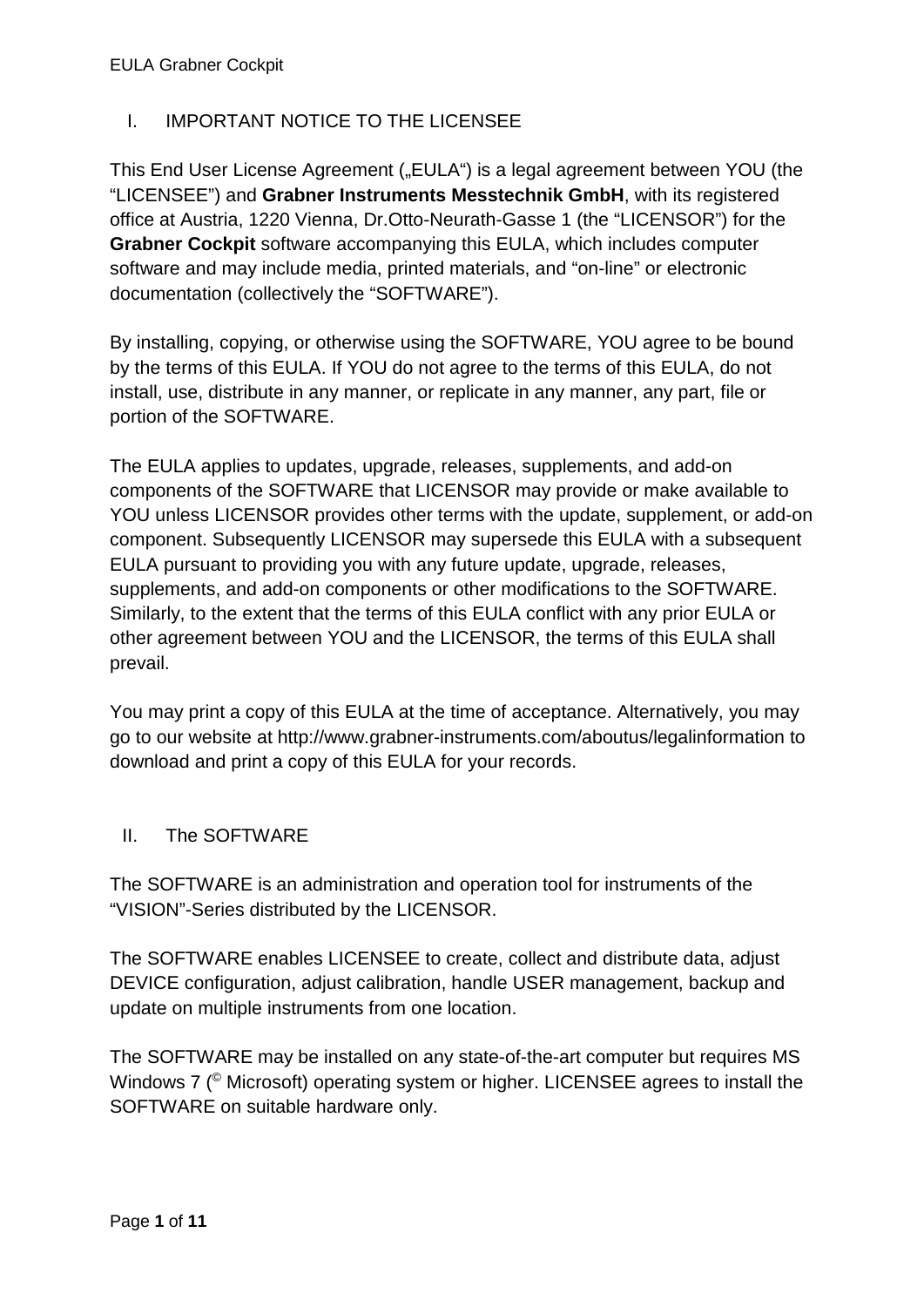### III. GRANT OF LICENSE

The SOFTWARE is subject to be licensed by the LICENSOR. License will be granted (a) in case the LICENSEE acquires any Vision Product of the LICENSOR directly from the LICENSOR, or (b) due to acquisition of the SOFTWARE License by the LICENSEE.

In case the SOFTWARE license is granted based on an acquisition of any Vision Product of the LICENSOR, license will be granted free of charge. For the avoidance of doubt it is agreed that only the license will be granted free of charge; the price for the Vision Product is subject to a separate purchase agreement between LICENSOR and LICENSEE.

In case the SOFTWARE license is granted based on a direct acquisition of the SOFTWARE the terms of the acquisition of the SOFTWARE is subject to a separate purchase agreement.

Subject to this EULA, LICENSOR grants and LICENSEE accepts, a non-exclusive, unlimited (perpetual), revocable, non-transferable license to use the SOFTWARE (except as provided below).

### IV. LIMITATIONS OF THE USE OF LICENSE

This EULA does not grant any rights in connection with any trademarks or service marks of the LICENSOR or its suppliers.

The SOFTWARE is subject to the use of the DEVICE only. LICENSEE shall not be entitled to use the SOFTWARE in connection with other devices / products / instruments etc.

The SOFTWARE is subject to the use on a "one-copy-one-device-only" basis. This means that LICENSEE is entitled to use one copy of the SOFTWARE solely on one DEVICE. The use of the SOFTWARE on more than one DEVICE or the transfer of the SOFTWARE to another DEVICE is not covered by this license.

LICENSEE may make a backup-copy of the SOFTWARE solely for archival purposes. Except as expressly provided in this EULA, LICENSEE may not otherwise make copies of the SOFTWARE. The backup-copy must contain the same copyright, patent and other intellectual property markings that appear on or in the SOFTWARE.

LICENSEE may not reverse engineer, decompile, or disassemble the SOFTWARE, or otherwise attempt to discover the source code of the SOFTWARE. Any attempt to do so shall immediately terminate this license – except and only to the extent that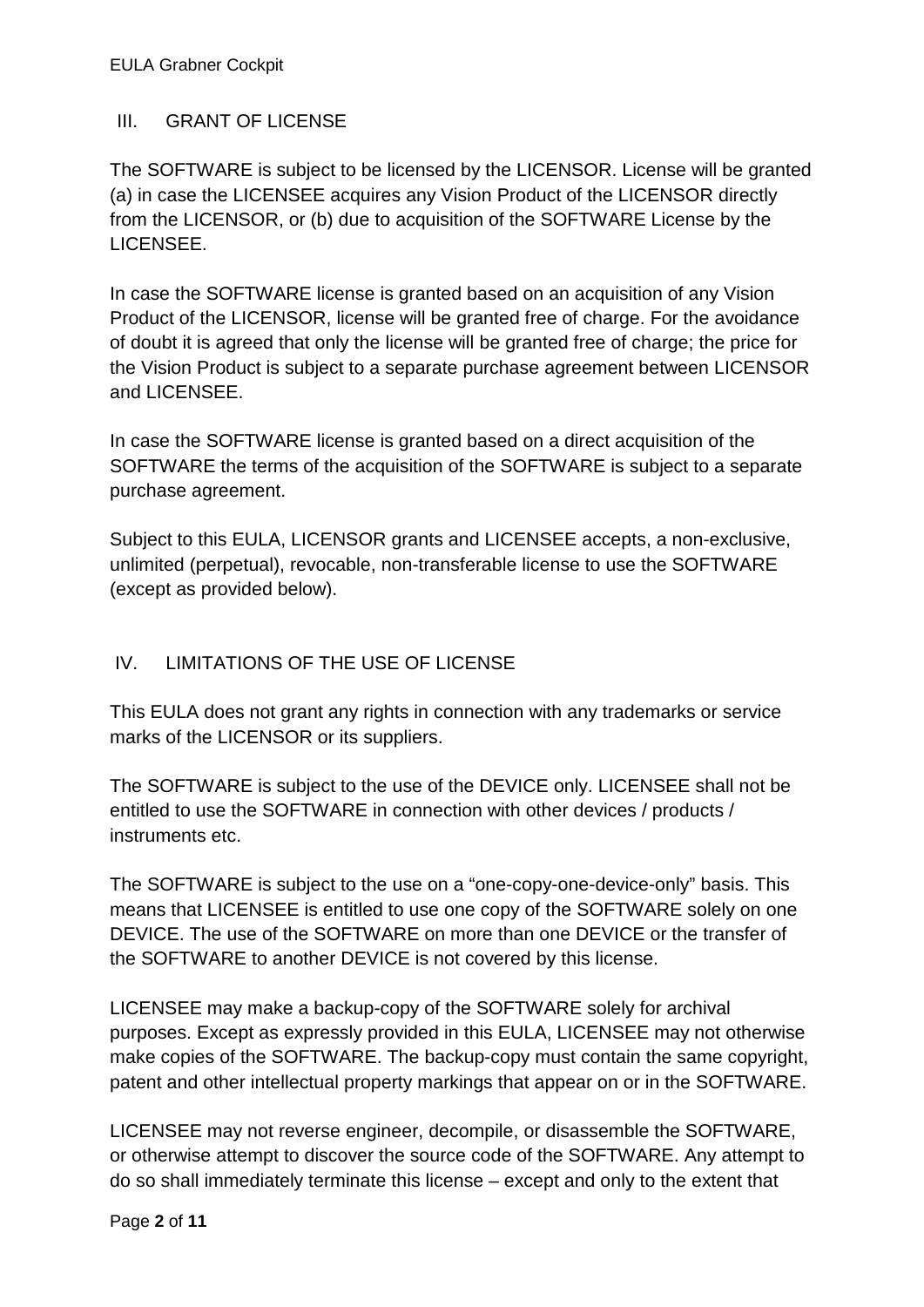such activity may be expressly permitted by applicable law notwithstanding this limitation.

LICENSEE may not make any changes or modifications to any portion of the SOFTWARE, or create any derivative works, without the prior written consent of LICENSOR.

LICENSEE may not remove any proprietary notices, copyright, patent or other intellectual property markings or labels from the SOFTWARE.

LICENSEE may not distribute, redistribute, sub-license, rent, sell, or otherwise transfer the SOFTWARE to any third party. Any distribution, redistribution, sublicense, rent, sell or transfer of the SOFTWARE in violation of this EULA, in whole or in part, will be void ab initio.

Notwithstanding the foregoing, LICENSEE may transfer the license on the SOFTWARE to a third party provided that:

- i. LICENSEE transfers the DEVICE to the third party;
- ii. The third party agrees to be bound by the terms of this EULA;
- iii. The transfer includes all of the SOFTWARE;
- iv. LICENSEE does not retain any copies of the SOFTWARE;
- v. LICENSEE provides notice to LICENSOR at least 14 days prior to such transfer.

LICENSEE may not encumber or suffer to exist any lien or security interest on the SOFTWARE.

### V. ACTIVATION OF THE LICENSE

Installation of the SOFTWARE will be made by means of a download from the LICENSOR's website.

To activate the SOFTWARE the LICENSEE has to follow the activation instructions provided on the LICENSOR's website and/or incorporated into the SOFTWARE.

The SOFTWARE may use LICENSEE's internal network and internet connection for the purpose of transmitting license-related data at the time of installation, registration, use, or update to a license server operated by the LICENSOR and validating the authenticity of the license-related data. Activation is based on the exchange of license-related data between LICENSEE's computer and LICENSOR's license server. LICENSEE agrees that LICENSOR may use these measures in order to protect LICENSOR against unlicensed or illegal use of the SOFTWARE and to improve customer service.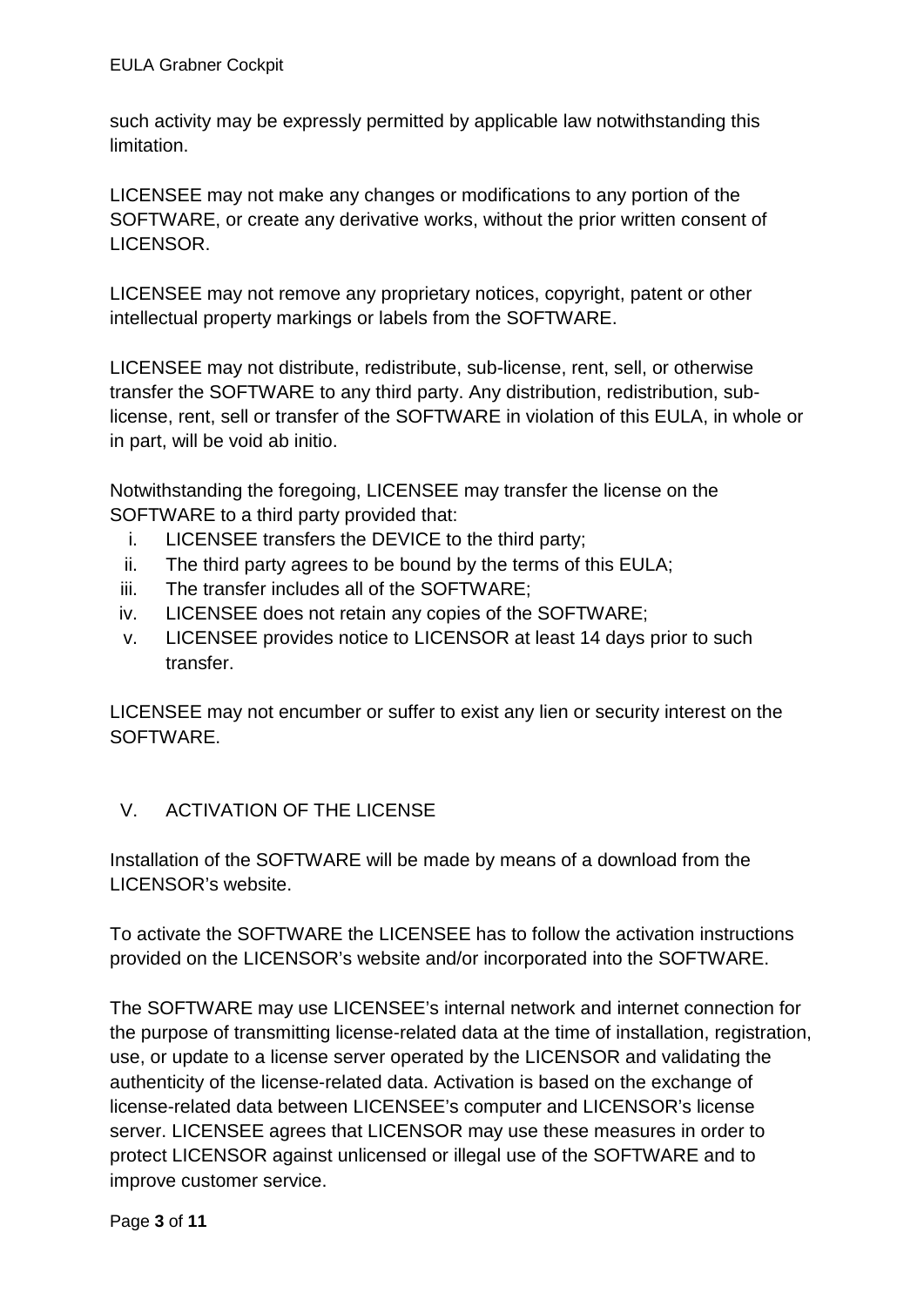#### EULA Grabner Cockpit

#### VI. USER REGISTRATION

Any individuals that use the SOFTWARE must each register as USER. Only registered USER are entitled to use the SOFTWARE. LICENSEE is obliged to take all measures necessary to avoid the use of the SOFTWARE by unregistered / unauthorized individuals.

LICENSEE is entitled to register an unlimited number of USER. Each USER has to create a personal user account / user profile.

To become registered USER, any individual has to fill in the data required according to the "create user"-table incorporated into the SOFTWARE.

LICENSOR collects data related to the use of the SOFTWARE by means of the Device Improvement Program (DIP) to support any required analysis in case of service/maintenance support/product development, and for developing statistical data regarding its user base.

Collected data may be used by LICENSOR to send news about products of the LICENSOR ("marketing purposes").

The acceptance of this data collection via DIP and the use for the purposes as stipulated below is an explicit precondition to finalize the USER registration. Any USER not accepting this data collection via DIP will not be registered as USER thus not be entitled to use the SOFTWARE.

LICENSEE accepts that only individuals who accepts the data collection via DIP will be accepted as registered USER.

### VII. DATA COLLECTION VIA DIP / PRIVACY POLICY

a) What kind of data does DIP collect?

DIP collects personal information such as USER name, e-mail address, phone number, company, job title and role (all of it to be filled in at the time of user registration).

Furthermore, DIP collects operational information such as measurement data, performance data, calibration data, etc.; (all of it in connection to the use of the SOFTWARE by the USER).

Operational information and part of the personal information and data is collected by DIP for service/ maintenance / product development purposes only.

Page **4** of **11**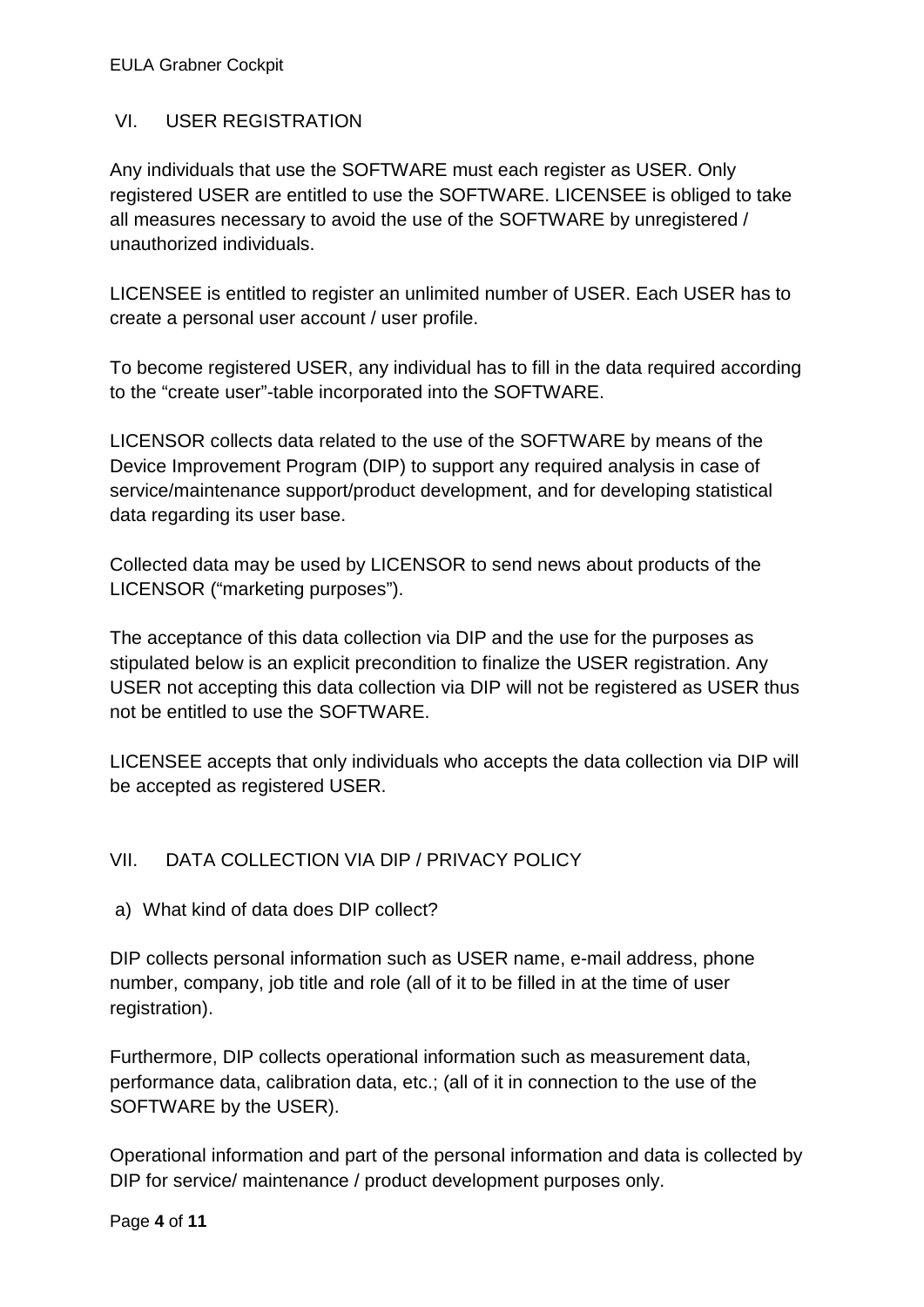Part of the personal information will be used by the LICENSOR to send news about products of the LICENSOR ("marketing purposes").

#### DIP does not:

- $\triangleright$  collect any personal information beyond the USER registration data;
- $\triangleright$  collect any data regarding the use of the computer the SOFTWARE is activated and used beyond the use of the SOFTWARE;
- $\triangleright$  collect any data from the computer the SOFTWARE is activated or the LICENSEE's internal network beyond the use of the SOFTWARE.
- b) How does DIP collect the data?

Operational and personal information/data is collected by the SOFTWARE and stored for case of need, which will be a service, maintenance, product development case and marketing purpose as described above only.

To transfer the personal information/data to the LICENSOR's server, USER has to activate the relevant function in the SOFTWARE. By activating this function, USER allows LICENSOR access to and transfer of the stored personal information/data.

There will be no automatically generated data transfer. All data transfer requires the activation of the USER.

Notwithstanding the foregoing LICENSEE shall be obliged to activate the transfer of personal information/data at least once per year.

c) Why does LICENSOR collect the data via DIP?

LICENSOR collects operational data and part of the personal data to better serve its customers. Data is collected and stored by the SOFTWARE to be available in case of service, maintenance and product development support only. The data may be used to analyze the service/maintenance/product development case only.

Personal data which will be used for marketing purposes will be collected in a marketing database and used to inform the USER about products and services of the LICENSOR.

In accordance with the provisions of the Austrian Telecommunications Act (TKG), §107, USER will be enabled to deregister from the marketing database by activating the relevant link implemented into the e-mail-message. If the USER deregisters his personal information will be deleted from the marketing database.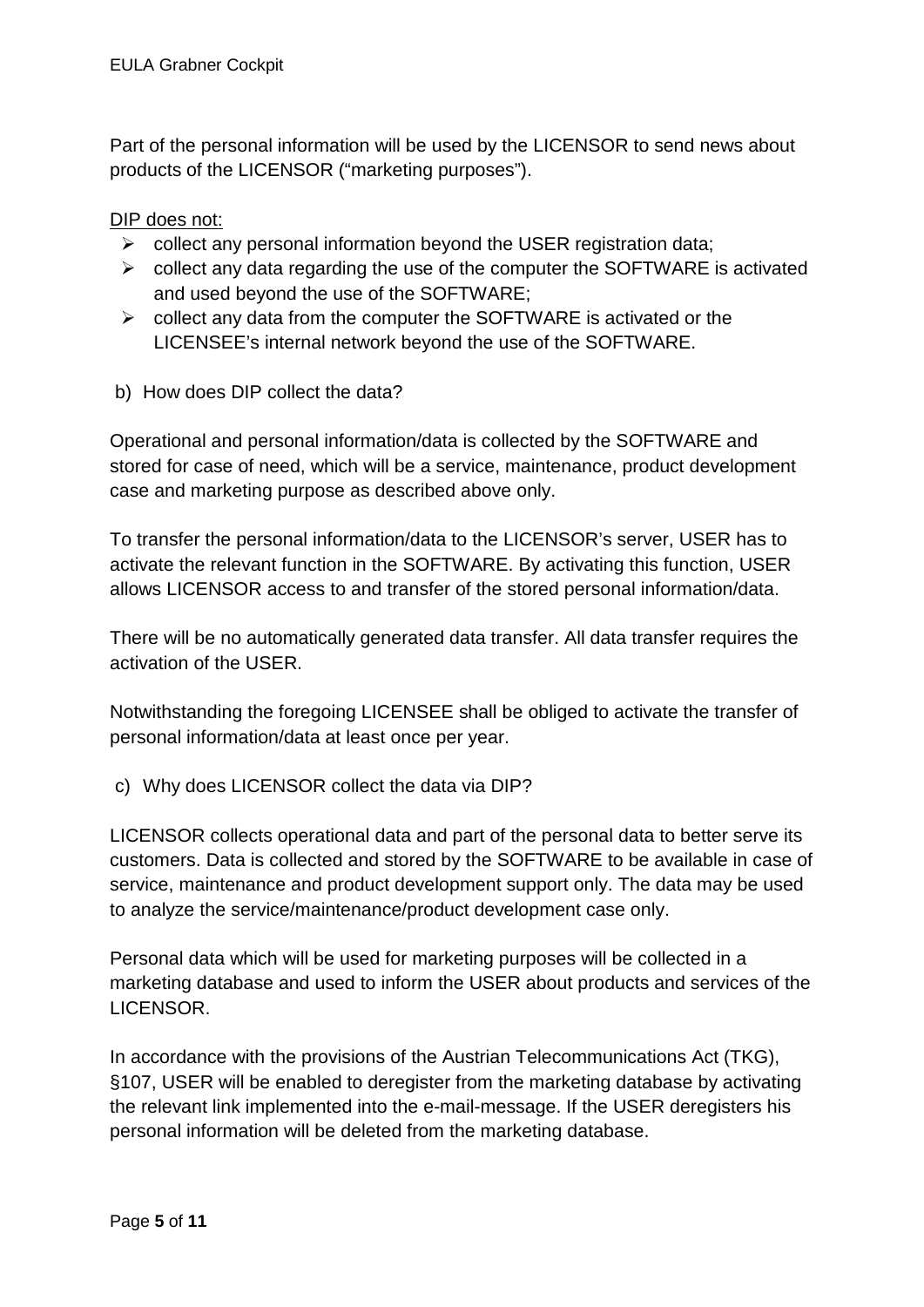### d) How does LICENSOR protect personal information/data?

LICENSOR has security measures in place to protect the loss, misuse and alteration of personal information / data under its control. These include a firewall to prevent unauthorized access to LICENSOR's systems. Inside LICENSOR's organization, personal information and data is stored in password-controlled servers with limited and controlled access on a need-to-know basis.

While LICENSOR cannot guarantee that loss, misuse or alteration to personal information or data will not occur, LICENSOR takes many precautions to prevent such unfortunate occurrences. However, LICENSOR accepts no liability for any unintentional disclosure.

Except where enforced by law, LICENSOR will not share personal information / data outside of LICENSOR's organization.

e) Important Notice

Please note that the personal information / data may be transferred outside of the European Economic Area, for purposes of processing, analysis, and review, by AMETEK Inc., a company located at 1100 Cassatt Road, Berwyn, PA 19312, U.S.A., which is the holding company of the LICENSOR. LICENSEE and USER are advised that the United States uses a sectoral model of privacy protection that relies on a mix of legislation, governmental regulation, and self-regulation. LICENSEE and USER are further advised that the Council of the European Union has found that this model does not provide "adequate" privacy protections as contemplated by Article 25 of the European Union's Data Directive. (Directive 95/46/EC, 1995 O.J. (L 281) 31). Article 26 of the European Union's Data Directive allows for transfer of personal data from the European Union to a third country if the individual has unambiguously given his consent to the transfer of personal information, regardless of the third country's level of protection. By agreeing to this EULA, the privacy policy incorporated therein, and by giving its consent to the USER registration, LICENSEE and the USER consent to the transfer of all such information to the United States and the processing of that information as described in this EULA.

### VIII. INTELLECTUAL PROPERTY

LICENSEE acknowledges that the SOFTWARE and any copies that LICENSEE is authorized to make are the intellectual property of and are owned by LICENSOR and its suppliers.

The structure, organization and code of the SOFTWARE are the valuable trade secrets and confidential information of the LICENSOR and its suppliers. The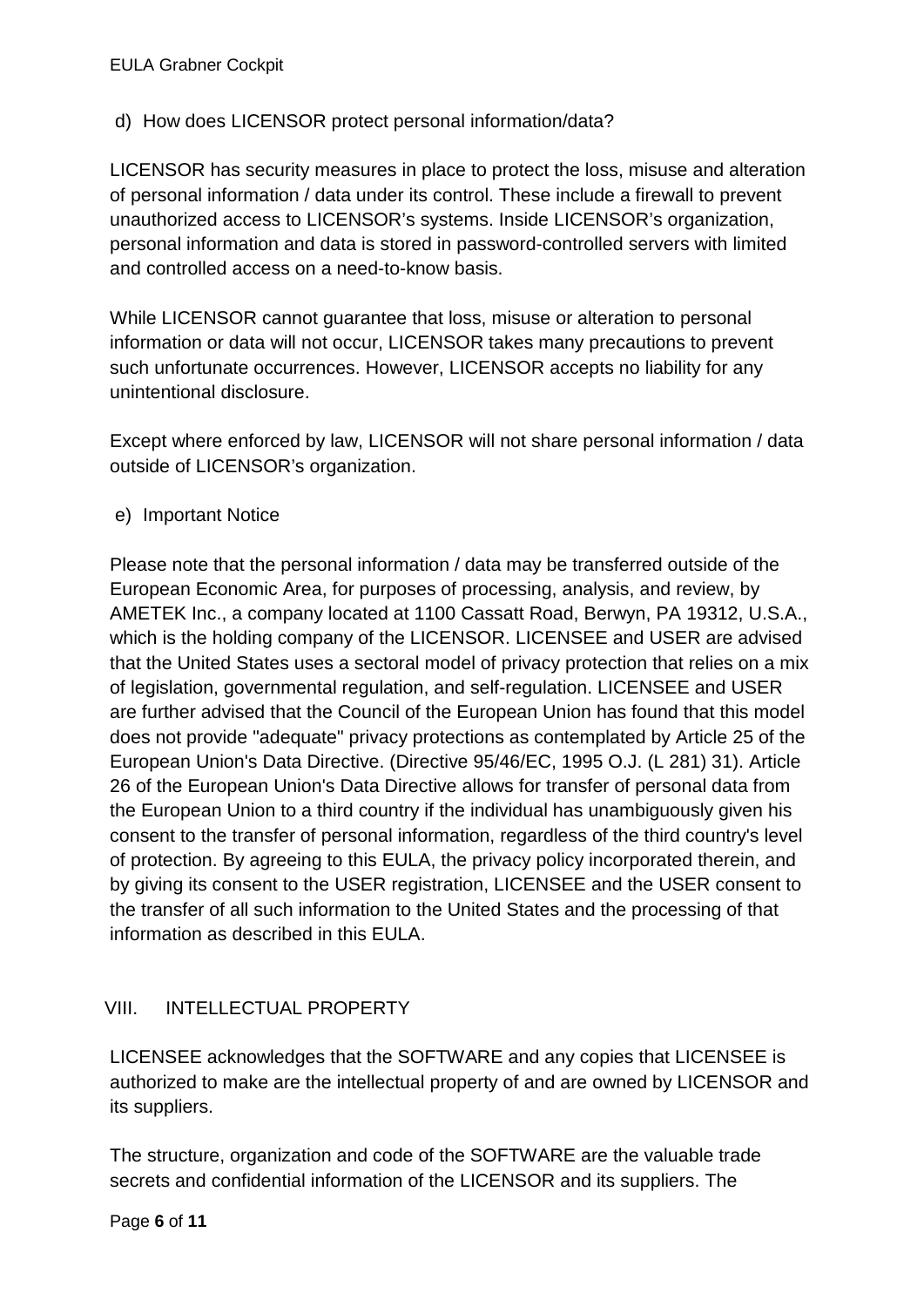SOFTWARE is protected by copyright, including without limitation by United States Copyright Law, international treaty provisions and applicable laws by the country in which it is being used.

LICENSEE acknowledges that LICENSOR retains the ownership of all patents, copyrights, trade secrets, trademarks and other intellectual property rights pertaining to the SOFTWARE, and that LICENSOR's ownership rights extend to any images, photographs, animations, videos, audio, music, text and "applets" incorporated into the SOFTWARE and all accompanying printed material.

LICENSEE shall take no actions which adversely affect LICENSOR's intellectual property right in the SOFTWARE.

No title on the SOFTWARE is transferred to the LICENSEE by means of this EULA. All rights not expressly granted under this EULA are reserved by LICENSOR and its suppliers.

# IX. LIMITED WARRANTY

LICENSOR provides the SOFTWARE "as is" without warranty of any kind, express, implied or statutory, including but not limited to any implied warranties or conditions of merchantability, fitness for a particular purpose, quality, performance, noninfringement, lack of viruses, and lack of negligence or lack of workmanlike effort. If applicable law requires a warranty, the required warranty is limited to two (2) years from installation of the SOFTWARE.

Computer programs are inherently complex, and the SOFTWARE may not be free of errors. The SOFTWARE is provided with all faults and the entire risk as to satisfactory quality, performance, accuracy and effort is with the LICENSEE.

LICENSOR does not make any express or implied warranty or representation to LICENSEE or any third party whatsoever with regard to any data captured, transferred, accessed or shared using the SOFTWARE and shall not be liable to LICENSEE or any third party for any cost or damage arising, either directly or indirectly, from any loss of data.

# X. LIMITED LIABILITY

To the maximum extent permitted by applicable law even if a remedy fails its essential purpose, in no event shall LICENSOR or its suppliers be liable for any special, incidental, direct, indirect or consequential damages whatsoever, including without limitation, damages for loss of business profits, business interruption, loss of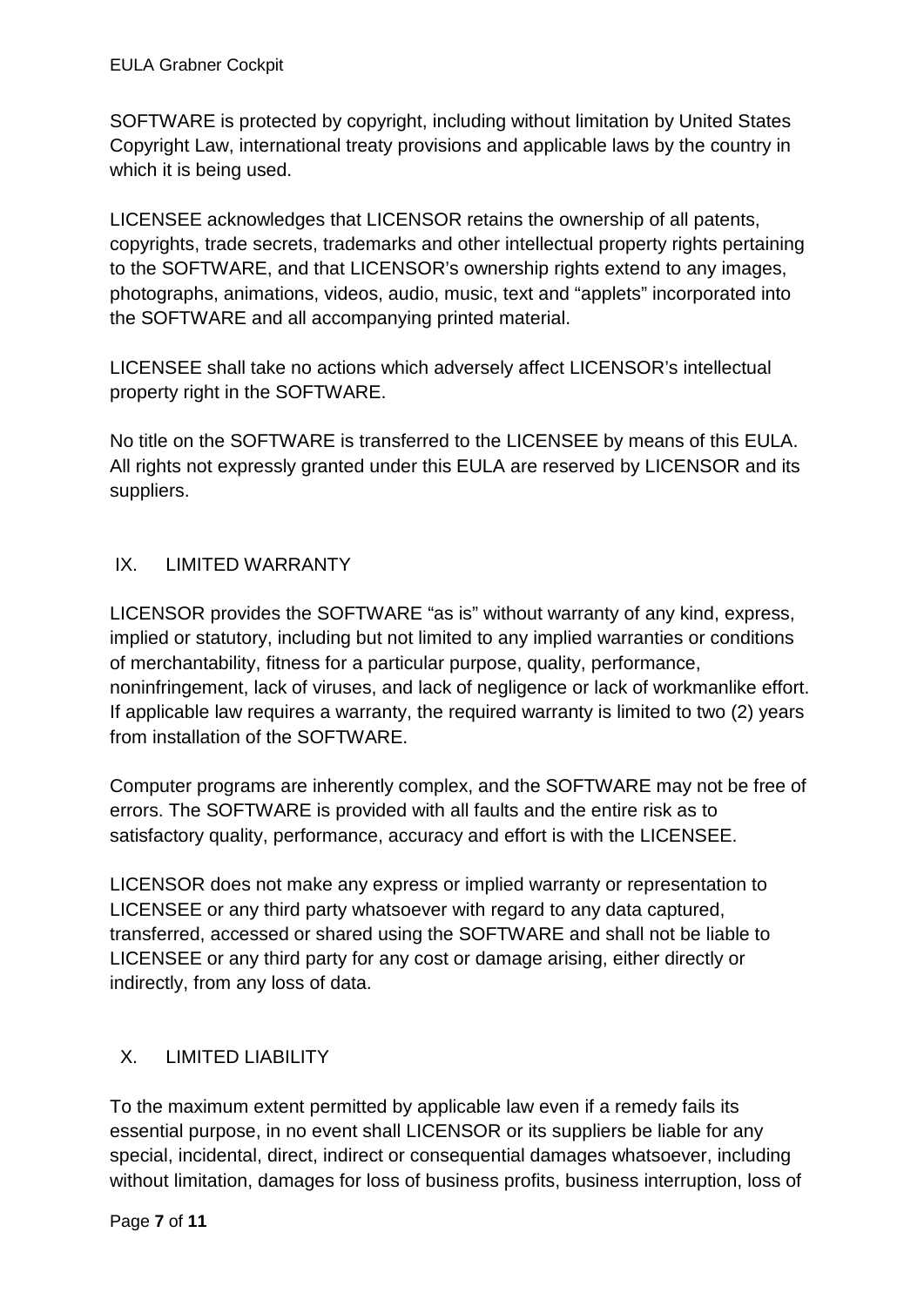business information, computer failure or malfunction, or any other pecuniary loss, arising out of the use of or inability to use the SOFTWARE or the provision of or failure to provide support services, even if LICENSOR has been advised of the possibility of such damages. Unless applicable law provides otherwise, LICENSOR's entire liability under any provision of this EULA shall in any case be limited to the amount actually paid by LICENSEE for the SOFTWARE.

# XI. LICENSEE'S REMEDIES

LICENSEE's sole and exclusive remedies for any damages or loss in any way connected with the SOFTWARE shall be, at LICENSOR's option, either to bring the performance of the SOFTWARE into substantial compliance with the functional specifications, or to return an appropriate portion of any payment made by LICENSEE to LICENSOR with respect to the applicable portion of the SOFTWARE based on a 5-year-amortization of the SOFTWARE.

### XII. INDEMNIFICATION

LICENSOR shall indemnify LICENSEE against all claims, liabilities, and costs, including reasonable attorneys' fees, reasonably incurred in the defense of any claim brought against LICENSEE by third party alleging that LICENSEE's use of the SOFTWARE infringes or misappropriates any patent, a copyright, or trade secret rights, provided that the alleged infringement results from licensed use of the SOFTWARE and LICENSEE promptly notifies LICENSOR in writing of any such claim and LICENSOR is permitted to fully control the defense and any settlement of such claim as long as such settlement shall not include a financial obligation on LICENSEE.

LICENSEE shall fully cooperate in the defense of such claim and may appear, at its own expense, through counsel reasonably acceptable by LICENSOR. LICENSOR may settle any claim on a basis requiring LICENSOR to substitute for the SOFTWARE alternative substantially equivalent non-infringing programs.

The foregoing constitutes LICENSOR's sole and exclusive liability for intellectual property infringement. This Indemnity does not apply to infringements that would not be such.

LICENSEE shall not take any action in response to any infringement or alleged infringement by third parties of the SOFTWARE.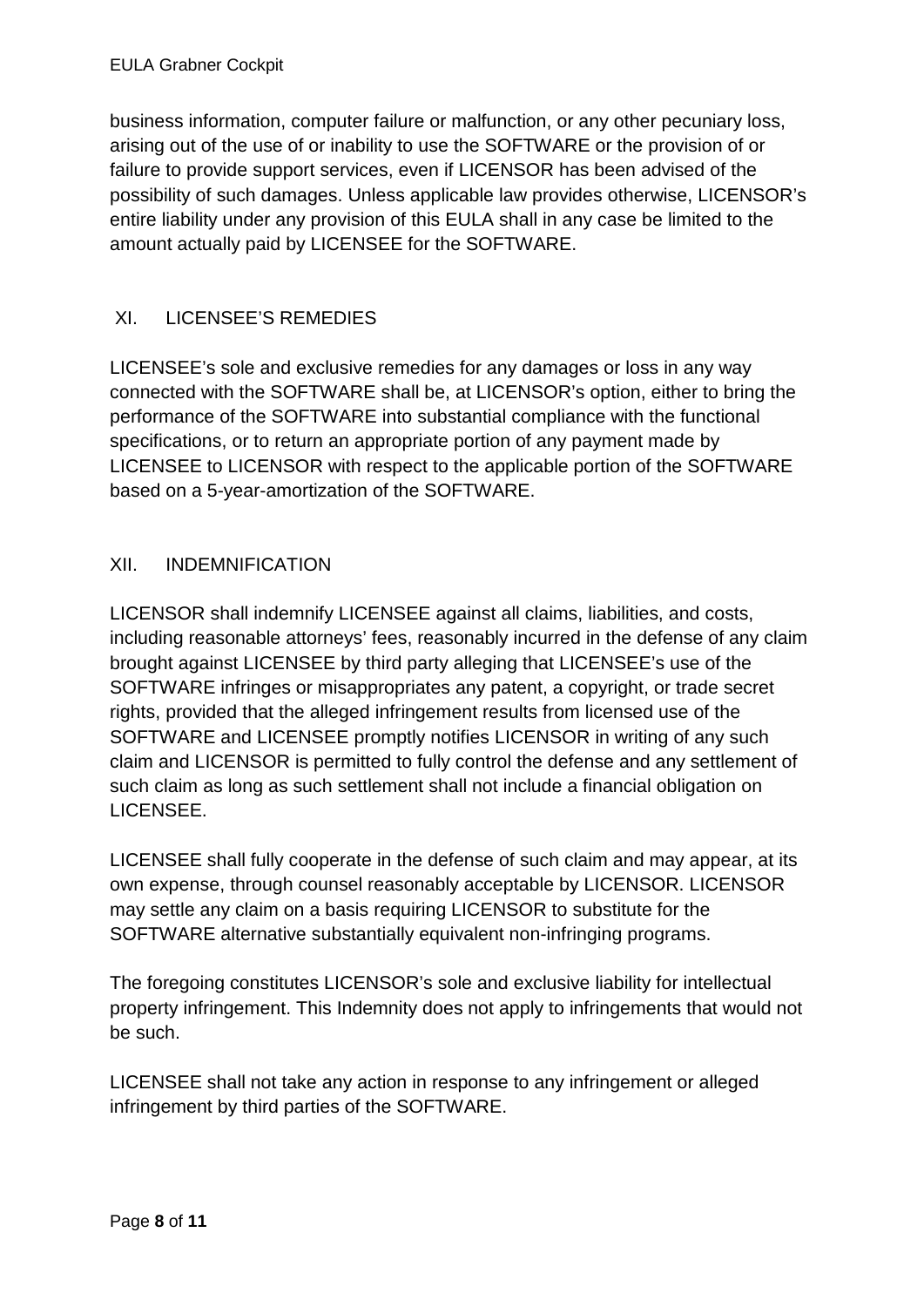### XIII. THIRD PARTY ROYALTY TITLES

In some cases, third parties may require a separate license agreement for the right to use some specific intellectual property (software, etc.), which means that the license acquired by LICENSOR grants the right to transfer the intellectual product, but subject to the acquisition of a separate license agreement between the third party and LICENSEE.

In that case, LICENSOR shall not be held responsible for any costs (royalty fees) accrued to LICENSEE. Thus, this specific case of Third Party Royalty Titles shall not be subject to the indemnification obligation of LICENSOR.

### XIV. EXPORT RESTRICTIONS

The SOFTWARE contains encryption technology that is controlled for export by the U.S. Government. LICENSEE agrees to fully comply with all relevant export laws and regulations of the United States to assure that the SOFTWARE is not exported, directly or indirectly (including as a result of providing access to the SOFTWARE to a national or resident of an embargoed or restricted country), in violation of such export laws, or the applicable laws of any other jurisdiction or provided to anyone on the U.S. Treasury Department's list of Specially Designated Nationals or the U.S. Commerce Department's Table of Denial Orders or Entity List.

Among others, the Export Laws provide that the SOFTWARE may not be exported or re-exported to certain countries that are embargoed or restricted, or to certain restricted persons. In addition to other restrictions described in this section, you may not use the SOFTWARE, or export the SOFTWARE to any destination where you know or have reason to know that the SOFTWARE may be used, in connection with the proliferation of nuclear, chemical or biological weapons or missiles.

LICENSEE shall hold LICENSOR harmless in connection with any breach of this Section.

### XV. MAINTENANCE OF THE SOFTWARE

Only LICENSOR and third parties, named and certified by LICENSOR, shall be entitled to deliver maintenance services for the SOFTWARE which may be based on a maintenance agreement.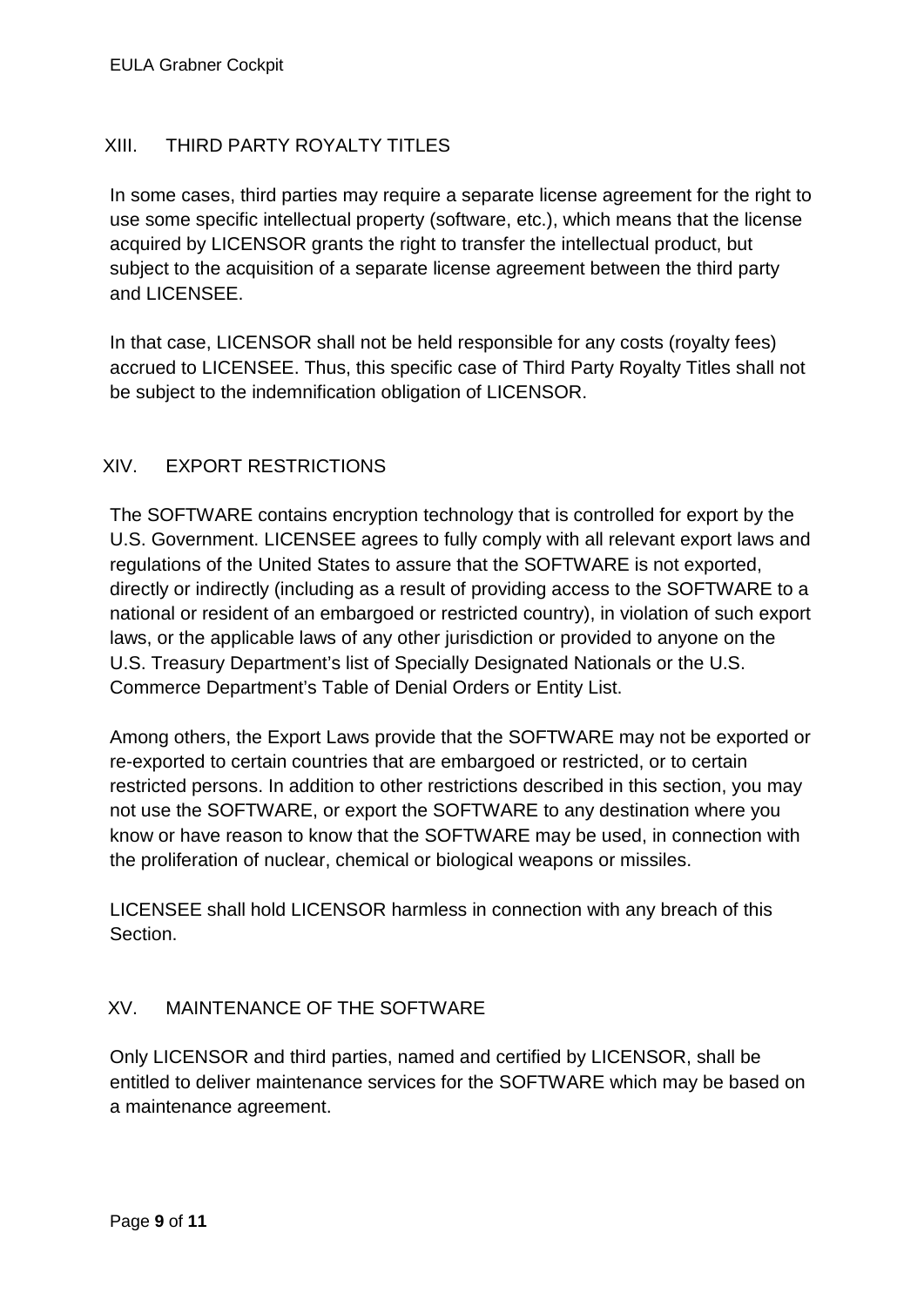### XVI. TERMINATION

Without prejudice to other rights, LICENSOR may terminate this EULA if LICENSEE fails to comply with the terms and conditions of this EULA. In such event, LICENSEE must immediately destroy all copies of the SOFTWARE and all of its component parts.

Furthermore, LICENSOR shall be entitled to terminate this EULA if LICENSEE fails to accept transfer of personal information/data at least once per year.

Termination of the EULA shall not release the LICENSEE from any liability which, at the time of termination, has already accrued or which thereafter may accrue with respect to any act or omission before termination.

The provisions in Section (X) - Limited Liability, (XII) – Indemnification, and (XIII) - Export Restrictions shall survive the termination of this EULA.

# XVII. APPLICABLE LAW AND JURISDICTION

This EULA is governed by and construed in accordance with the laws of the Republic of AUSTRIA (excluding its conflict of laws principles and the U.N. Convention on Contracts for the International Sale of Goods) and the parties expressly and irrevocably agree to submit themselves to exclusive jurisdiction of the commercial court (Handelsgericht) in VIENNA, AUSTRIA, in connection to all disputes or claims arising out of this EULA.

# XVIII. GENERAL PROVISIONS

This EULA contains the entire agreement and understanding of the parties with respect to the subject matter hereof, and supersedes all prior written and oral understandings of the parties with respect to the subject matter hereof.

Any notice or other communication given under this EULA shall be in writing and shall have been properly given by either party if sent by certified or registered mail, or by overnight courier to the others party registered office.

It is the intent of the parties that in case any or more of the provisions contained in this EULA shall be held to be invalid or unenforceable in any respect, such invalidity or unenforceability shall not affect the other provisions of this EULA, and this EULA shall be construed as if such invalid or unenforceable provision had never been contained herein.